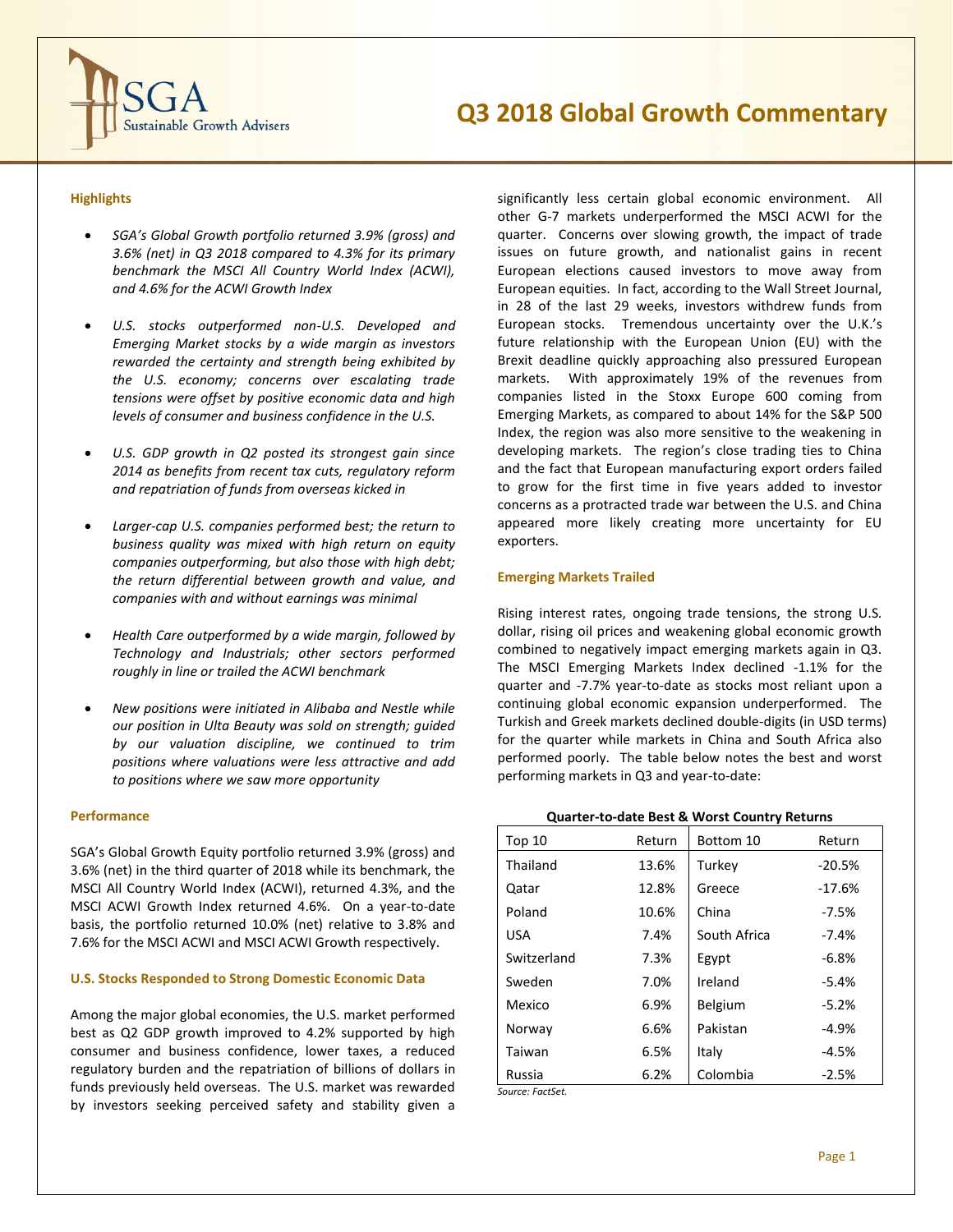| Top 10         | Return | Bottom 10      | Return   |
|----------------|--------|----------------|----------|
| Qatar          | 19.7%  | Turkey         | $-44.1%$ |
| Finland        | 13.1%  | Greece         | $-24.8%$ |
|                |        |                |          |
| Norway         | 11.6%  | South Africa   | $-21.8%$ |
| Israel         | 10.4%  | Philippines    | $-20.7%$ |
| <b>USA</b>     | 10.2%  | Indonesia      | $-17.2%$ |
| Colombia       | 9.2%   | Pakistan       | $-16.0%$ |
| Russia         | 9.1%   | <b>Brazil</b>  | $-12.3%$ |
| Taiwan         | 5.5%   | Chile          | $-12.0%$ |
| Thailand       | 5.2%   | Hungary        | $-11.3%$ |
| Czech Republic | 4.7%   | <b>Belgium</b> | $-10.4%$ |

**Year-to-date Best & Worst Country Returns**

*Source: FactSet.*

China officially reported 6.7% Q2 GDP growth, slightly lower than Q1's 6.8%, but it is likely that trade related weakness tied to tariffs recently imposed will have a greater impact on growth over the remainder of the year and into 2019 unless some agreement with the U.S. is reached. Weakness in Chinese manufacturing worsened in Q3 with producers of cars, machinery and other products ceasing expansion in September and exports falling to their lowest levels in two years. Output from large state-owned manufacturers continued to weaken as well. While the manufacturing, or older, side of the Chinese economy faces increasing difficulty, the newer service side of its economy continues to generate more attractive growth. The indirect impact of tariffs on the services economy remains less clear. However, we continue to see selective areas where we expect domestically driven secular growth to remain steadier. The Chinese government's ability to reverse course on more restrictive monetary policies and add stimulus to the system through easier credit and increased government spending will likely support growth in the near term, however already high debt levels pose a longer-term threat.

Within the MSCI ACWI, stocks in the Health Care, Technology and Industrials sectors performed best in Q3. Health Care led by a wide margin generating an 10.9% return while Technology and Industrials gained a more modest 6.0% each. Stocks in the Real Estate, Materials, and Utilities sectors provided the weakest returns. Growth led value during the quarter by a small margin, but the end result obscured large variations in relative returns due largely to the strength in Industrials. Larger cap companies outperformed smaller cap companies, in a reversal from Q2. Similar to Q2, the reward to business quality was mixed as investors rewarded companies with earnings, higher returns on equity, higher betas, and higher levels of debt.

#### **Key Performance Drivers**

The portfolio underperformed in Q3 due largely to its overweight to and stock selection within Emerging Markets. This was due mainly to poorly performing Chinese stocks which declined on concern over the impact of rising tariffs on future economic growth in China. The portfolio's overweight to and stock selection in non-U.S. Developed Markets contributed positively to relative performance as did stock selection in U.S. markets. Weakness in the Chinese and South African markets was broad and negatively impacted businesses across the quality spectrum. Our longer-term time horizon and deep fundamental research on companies led us to selectively take advantage of the higher level of volatility in emerging markets. This opportunistic approach has traditionally been a source of value added for our portfolios over time.

Stock selection in the Energy, Consumer Staples and Financials sectors detracted from relative performance most. The portfolio's sector weights contributed positively to relative returns due to an overweight to the strongly performing Technology sector and underweight to the lagging Financials and new Communications Services sectors. This was partially offset by the portfolio's underweights in the strongly performing Health Care and Industrials sectors, and overweight in the Consumer Discretionary sector.

#### **Largest Contributors**

Computer assisted designed software leader **Autodesk** posted a solid Q2 earnings report and boosted their forecast amid attractive cloud subscriber growth as the company's digital transition gained strength. Its annualized recurring revenues were slightly higher than what the consensus, and we, expected based on higher average revenue per user. While the transition to a software as a service model will result in some added volatility to revenue and earnings growth metrics in the short-term, our expectation is that it will lead to higher quality, more predictable revenue and earnings growth over our 3-5 year investment horizon.

**Regeneron** posted solid Q2 results showing Eylea growth of 8% in the U.S. and 13% globally. Earnings per share grew by 31%, benefiting from a lower tax rate. The pace of growth at Regeneron has improved with the launch of new drugs, although profit growth has been limited by costs tied to launching the new products and the company's commitment to further developing its stable of new products. Accordingly, sales of its new drug Dupixent, for atopic dermatitis, were strong followed by sales of Praluent for hypercholesterolemia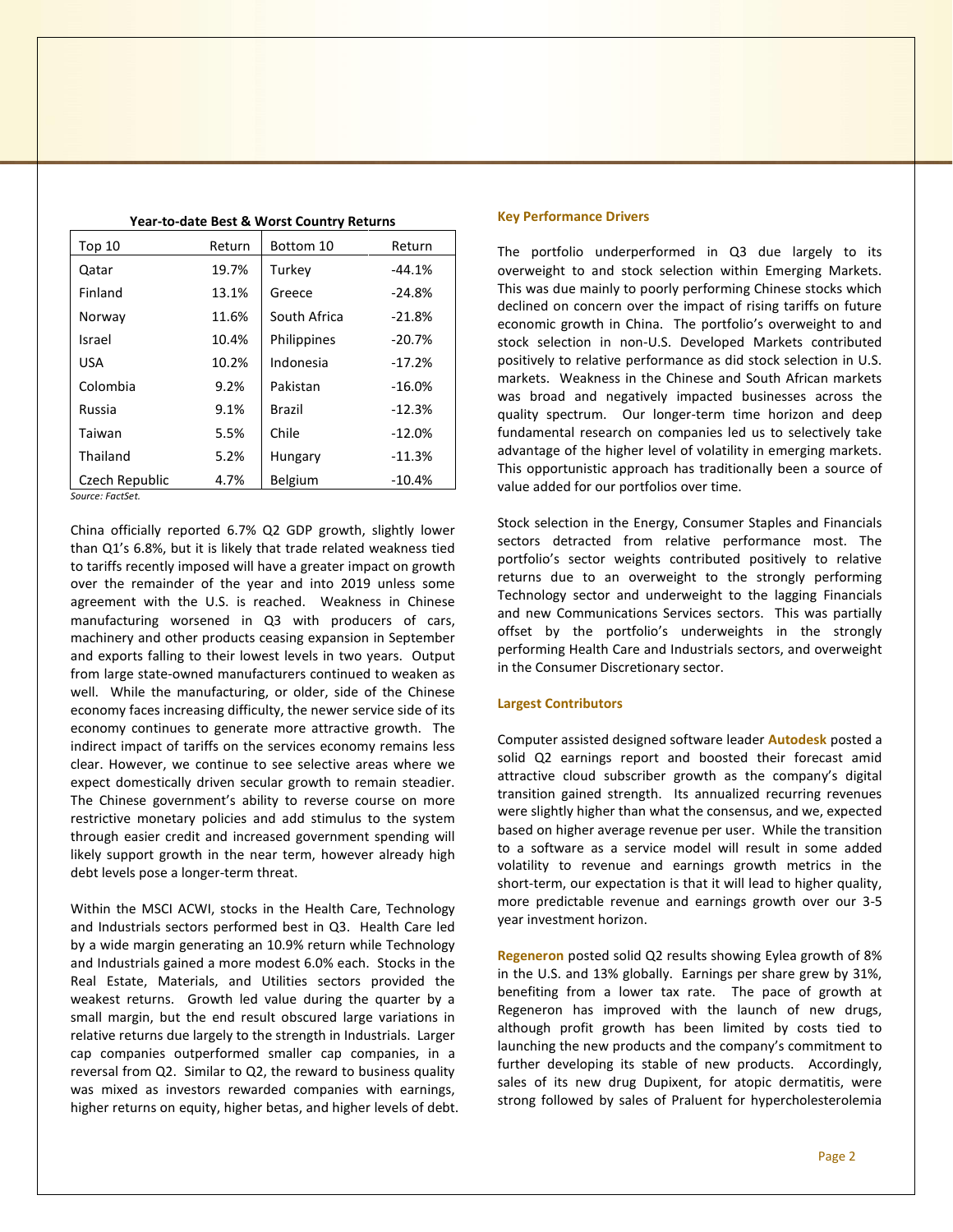and Kevzara for rheumatoid arthritis. New launches for drugs focused on asthma and cancer are also underway, and we expect them to be on track to move 4-6 new drugs into the clinical phase before the end of 2018. We maintained an average weight position in the stock having added to the position on weakness earlier in the year.

**TJX Companies** advanced after posting a strong Q2 report with its net sales beating the highest analyst estimate. Same store sales were strong across its business segments, driven mostly by improving traffic and new customers. The company continued to see good inventory flow as it benefited from higher production levels as brands responded to the more optimistic macro environment by producing more. Its e-commerce channel also contributed. Marmaxx saw continued improvement in its average ticket, while international sales were strong as well. Increased freight costs negatively impacted results and will likely continue to be an issue in the second half the year. We continue to see opportunity for TJX as the company continues to expand its store base, gain market share, and improve international sales and maintained an average weight in the portfolio.

The fourth and fifth largest contributors to portfolio performance in Q3 were **Visa** and **Amazon**.

#### **Largest Detractors**

A common denominator among the key detractors this quarter was their exposure to China. The Chinese stock market declined -7.5% amid rising trade tensions with the U.S. and fears over how long the impasse would last and its likely effect on the Chinese economy and businesses who derive a significant amount of their sales from exports. Despite near-term uncertainty over trade issues, we continue to see select unique long-term growth opportunities in China which are being painted with a broad brush amid the current fears.

**New Oriental Education** (EDU) shares were negatively impacted by the general weakness of the Chinese stock market resulting from rising concerns over the likelihood of a trade war between the U.S. and China and the impact it could have on the growth of the Chinese economy and businesses. Further, 15% of EDU's business is catering toward students who take English language tests such as the GRE and GMAT for pursuing a degree in the U.S., therefore further deterioration in the relationship between the two countries could suppress such demand. In addition, concerns over new government regulations aimed at tightening licensing requirements for K-12 tutoring providers to discourage less qualified teachers and banning subject competitions negatively impacted private education stocks in

China. News of stricter licensing requirements and a lowering of the burden on Chinese students is not new, and the change in focus appears to us to be a more strict enforcement of existing regulations as opposed to setting tougher requirements for tutorials. We consider concerns related to stricter regulation to be unwarranted and actually helpful to EDU as it accelerates industry consolidation and removes many smaller inferior quality providers.

Likewise, EDU is not involved in subject competitions. One of its main competitors, TAL, is primarily focused on such things and weakness in its stock spread to EDU despite the very different nature of EDU's business. In fact, EDU is not likely to be impacted by a change in subject competition rules, but investors did not differentiate. Accordingly, we purchased additional shares in EDU on weakness.

As in the case of EDU, **Tencent** shares were negatively impacted by the general weakness in the Chinese stock market in Q3. The stock also faced pressure following news that Chinese regulators delayed approval of new games due to a review of content, as well as concerns that the government is growing increasingly concerned regarding the amount of time minors spend playing videogames. Online games account for approximately 47% of the company's revenues. We expect the approvals to be forthcoming in relatively short order, and see the risk of new regulations on games to be limited for Tencent given the longer lifecycle of their existing game franchises and the game time restrictions they already have in place. Our research for the company indicates an attractive long-term growth opportunity remains, driven by increased monetization from advertising which is still in its infancy, the company's ability to emulate Alibaba's Ant unit by offering financial services (such as money market funds, insurance and FinTech) to its extensive user base, and the attractive potential its cloud business offers. We expect robust top-line and incremental margin growth and see greater monetization and harvesting of recent company investments driving results in 2019. We purchased additional shares on weakness, after having trimmed our position in the stock earlier in the year.

**Ctrip.com** reported a better than expected quarter amid fears over reduced outbound travel from China due to currency impacts and trade tensions, as well as increased competition from (Alibaba's) Fliggy unit and Meituan (which recently became public). Travel volumes remained healthy with attractive hotel, airline ticketing and packaged tour revenue growth. Customer-centric initiatives put in place by management (i.e. refunding travel expenses in cases where visa applications had been denied and an expanded hotel rewards loyalty program) are expected to differentiate the company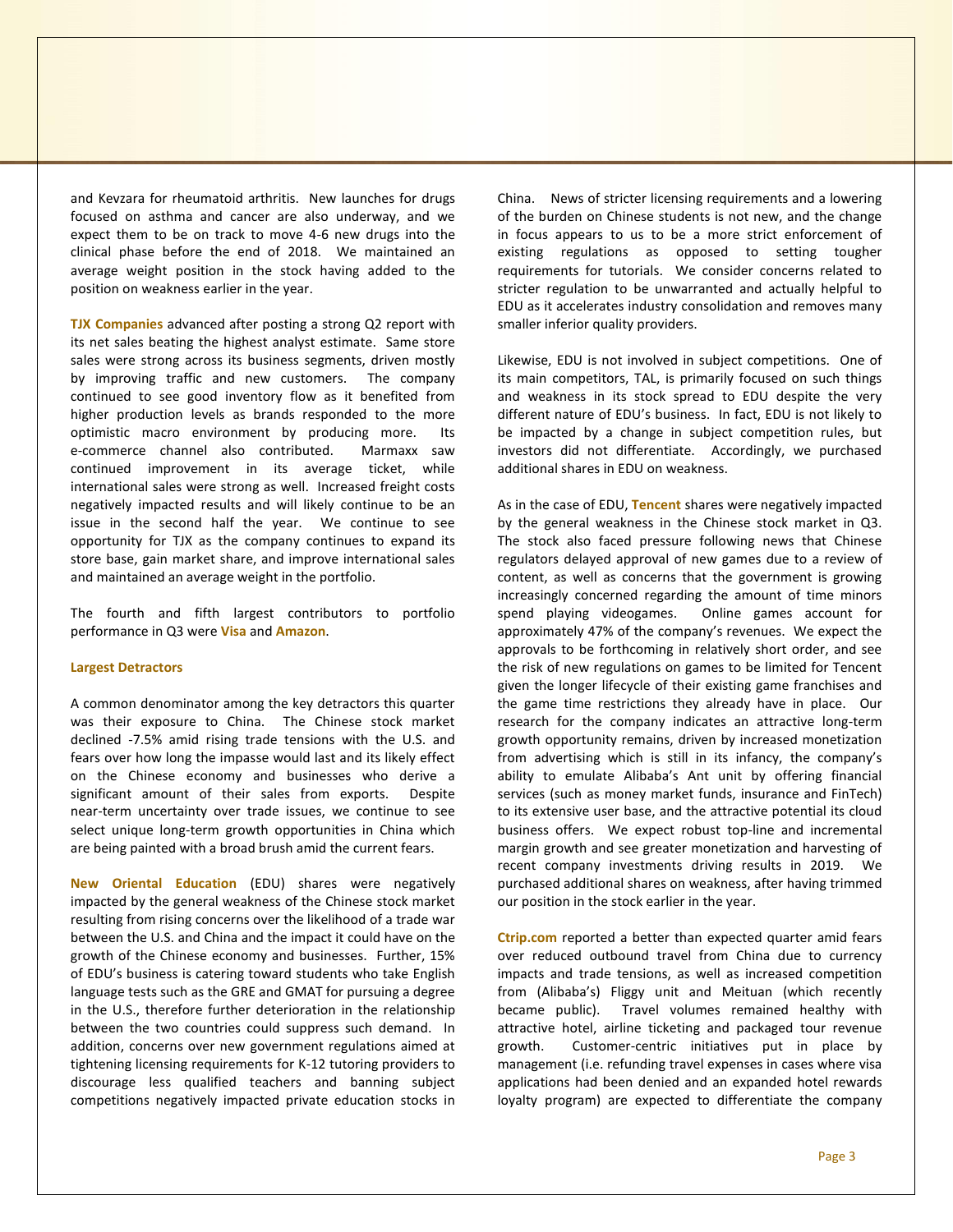from more purely transactional travel platforms and lead to stronger customer retention and loyalty. Management guidance was stronger than expected with margins expected to improve and easier comparable sales now that it has been a year since the government mandated changes to the bundling of insurance and other value-added services to air tickets. We remain cautious on the Chinese macro-economic backdrop given trade issues and regional slowing, as well as due to increasing competition to Ctrip from Alibaba and others. Given significant opportunity to further penetrate lower tier cities, continued improvement in domestic and outbound travel infrastructure (such as high-speed rail and more flights), growing numbers of travelers with higher disposable incomes and travel visas, we see Ctrip being able to build on its strong reputation and economics. We maintained a below average weight in the stock.

The fourth and fifth largest detractors from portfolio performance were **Amorepacific** and **Schlumberger**.

### **Portfolio Activity**

Turnover in the portfolio was slightly below our long-term average, with the sale of beauty retailer Ulta Beauty and the purchases of Chinese e-commerce leader Alibaba and Swiss food and drink company Nestle. In addition to these sales and purchases, several other positions were trimmed or added to during the quarter. Specifically, positions in Autodesk, Fast Retailing, Infosys, MercadoLibre and TJX Companies were trimmed on strength while shares in HDFC Bank, Ctrip, New Oriental Education, Shoprite and Tencent were purchased on weakness.

## **Sales**

**Ulta Beauty** was sold in order to reallocate client capital invested in the company to a higher confidence opportunity after the stock's valuation became less attractive relative to other companies on our qualified company list.

## **Purchases**

We reinitiated a less than average weight position in **Alibaba** on weakness tied to concern over escalating trade tensions and the potential for further slowing in Chinese economic growth. In addition to e-commerce, Alibaba is a leader in cloud computing, internet infrastructure, and online financial products and payments. The company stands to benefit from the tremendous breadth of its unified user data set given the dominance of its e-commerce platforms and significant stakes and affiliations with major parts of the Chinese internet

ecosystem via online video (Youku), social media (Weibo) and payments (Ant). China's strict internet controls and the company's existing cloud infrastructure leadership position provide key advantages to Alibaba, and serve as a barrier to other domestic and foreign cloud competitors. While top line revenue growth continues to grow impressively and the key Chinese commerce segment of the business grew 47% according to its most recent report, profits grew about 13% due to spending for ongoing innovation, product development and marketing. Similar to Amazon in many respects, our research points to attractive long-term revenue and profit growth but we are cognizant that the company will continue to invest heavily limiting profit growth in the short-term as it works to enhance the breadth and depth of its "New Retail", cloud and payments offerings. We see these investments deepening Alibaba's relationships with merchants and promoting the ubiquity of its services, giving it a major advantage over primarily online focused e-commerce players. We expect to continue to build the position opportunistically moving forward.

We reinitiated a position in **Nestle** given changes in management and positive restructuring steps which we expect to improve the long-term earnings and cash flow growth of the company over our 3-5 year investment horizon. CEO Mark Schneider moved into his position in late 2016 and took steps to enhance the operating performance of Nestle, replacing leaders of underperforming businesses, cutting headcount where needed and consolidating cost centers. With improvements in operating profit margins already occurring and enhanced revenue growth expected by 2020, our research points to a gradual transformation taking place at Nestle which could allow the company to generate double-digit earnings and cash flow growth. While about 5% of the company's slower growing revenues have been replaced with more strategically consistent and faster growing businesses, much work remains as they take steps to optimize their business mix. Acquisitions such as the recent Starbucks packaged food purchase offer additional incremental growth. Global leadership positions in pet care, nutrition and bottled water, which comprise about 80% of profits, provide a strong mid-single-digit growth base as they cull slower growth, poorer fitting business units. With the stock underperforming by a wide margin in 2017 and early 2018, Nestle offered a cash yield of 5% plus a dividend yield of 3%. Accordingly, we took advantage of the underperformance and attractive valuation given the positive changes occurring at the company, and leveraged our longer time horizon to initiate an underweight position. We expect to build the position opportunistically moving forward.

Among the key risks we will be focused on are the ability of CEO Mark Schneider to continue to affect positive change in Nestle's